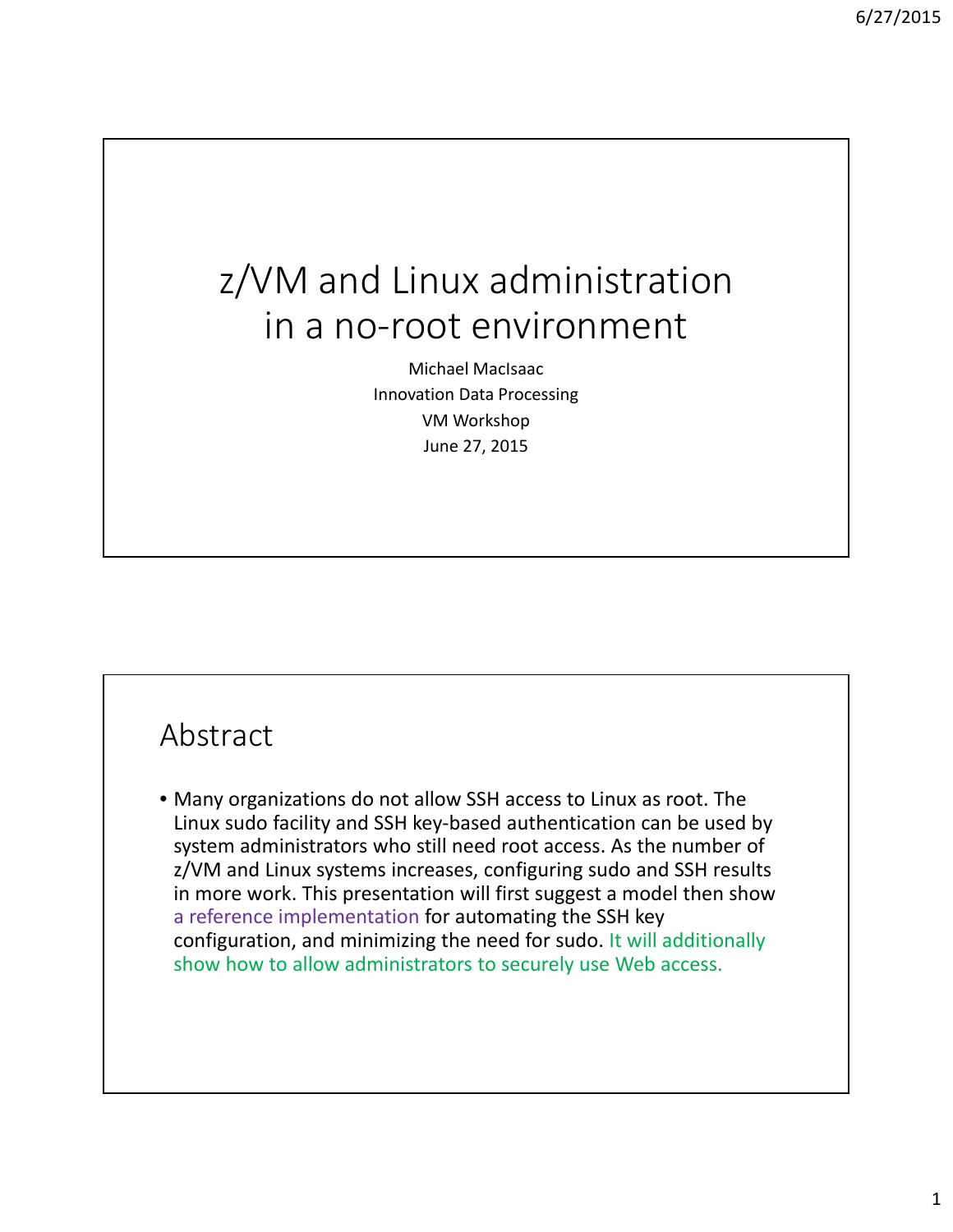#### Outline

- Quotations …
- Introductions
- A short story
- Issues with root logins
- Issues with no-root logins
- Background on sudo and SSH
- Allowing Web access
- Bringing it all together
- Live demo

- *"We reject kings, presidents and voting. We believe in rough consensus and running code*."
	- David Clark, IETF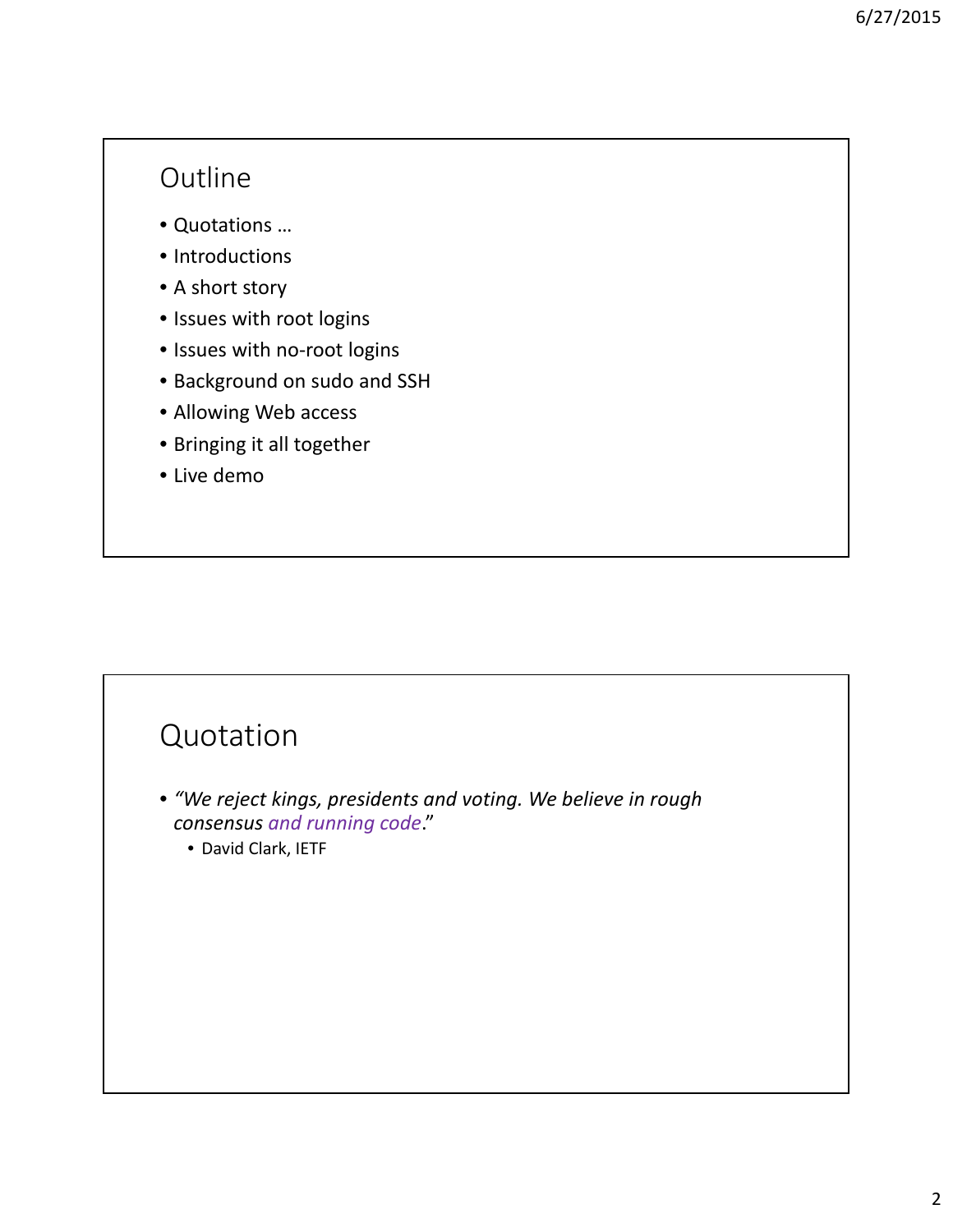#### Introduction

- Who am I?
- Mike MacIsaac
	- 27 years at IBM
	- 1.5 years at Innovation Data Processing
	- 6.5 years writing zoom (previously 'Mz')
- Who are you?
	- IBMer
	- Vendor
	- Customer
- Are you allowed to:
	- Login as root?
	- 'su' to root?
	- Never be root?
	- Never login to Linux?

#### A short story

• Once there was a new hire (and a new manager) …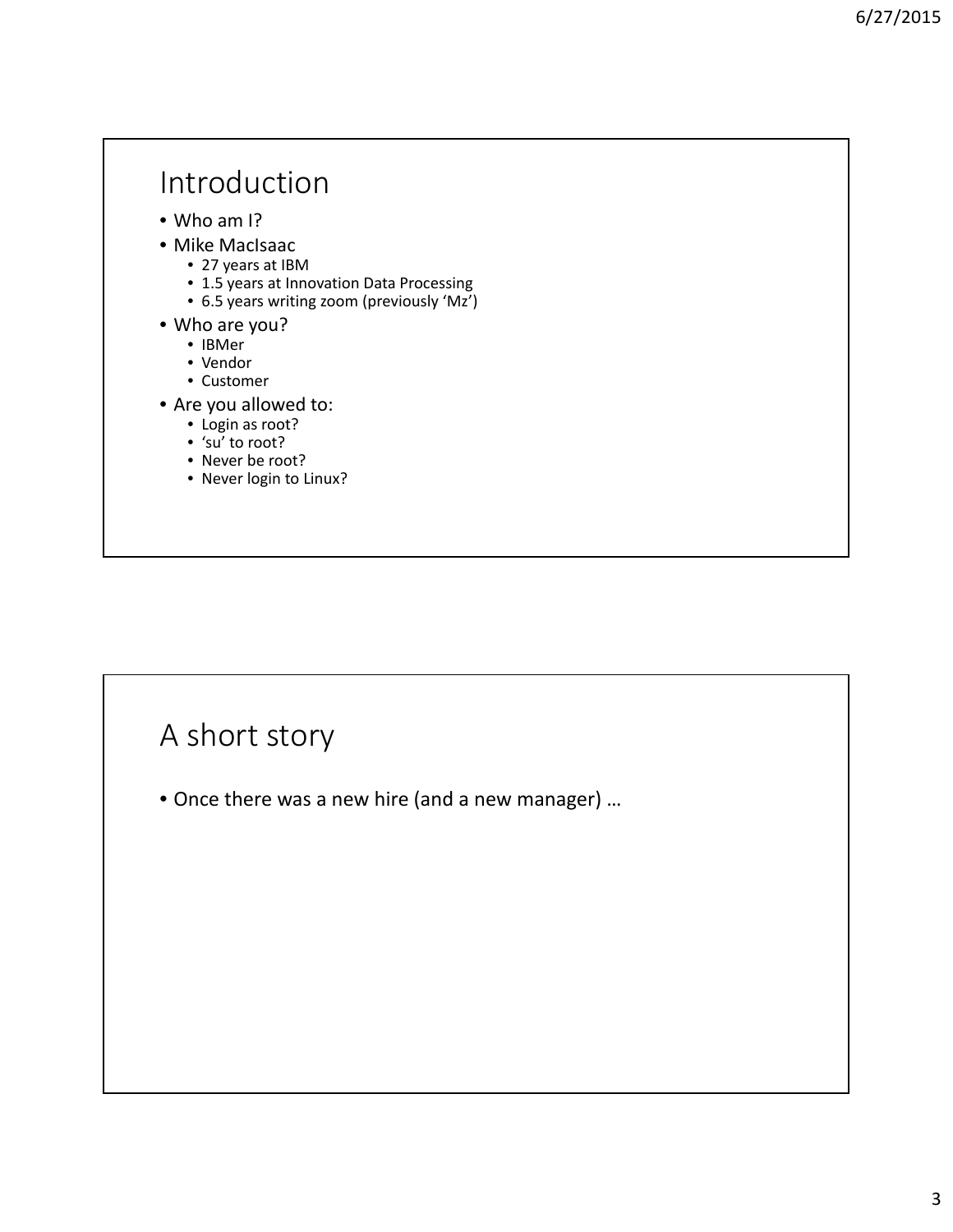#### Quotation

• *"Your work is going to fill a large part of your life, and the only way to be truly satisfied is to do what you believe is great work. And the only way to do great work is to love what you do. If you haven't found it yet, keep looking. Don't settle. As with all matters of the heart, you'll know when you find it."*

• Steve Jobs

#### Issues with root logins

- Can be at Infrastructure, Platform and Software levels (<x>aaS)
- If root modifies/shuts down/trashes the system, who is responsible?
- If root access is compromised, how much damage can be done?
- Therefore, access to root must be limited, right?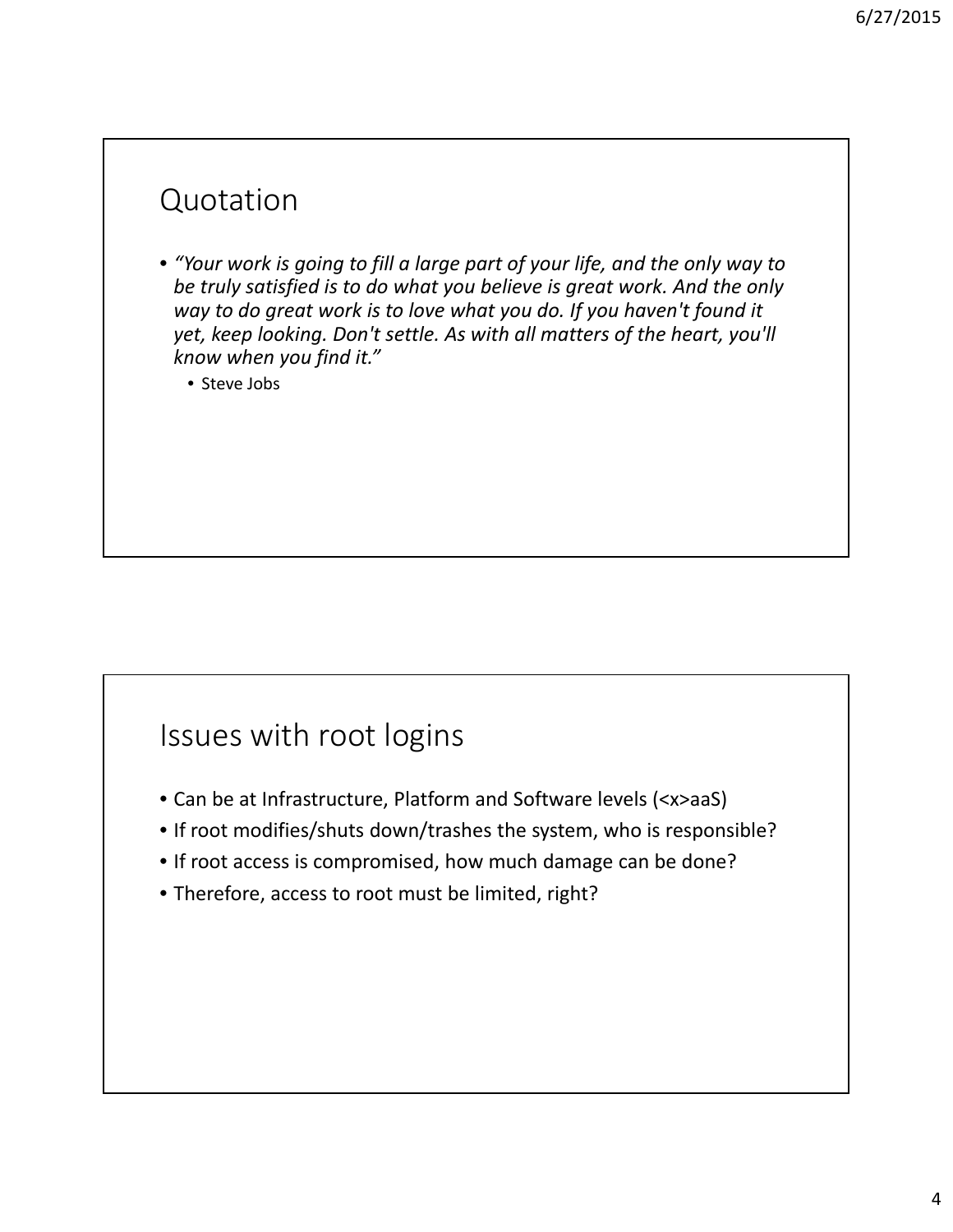#### Issues with no-root logins (Q)

• How do multiple administrators get R/W access to the same data?

- How do admins invoke privileged (root) commands?
- How are non-admins on a system prevented from sensitive data?

#### Issues with no-root logins (Q&A)

- How do multiple administrators get R/W access to the same data?
	- Linux groups

•

- How do admins invoke privileged (root) commands?
	- Sudo su to root (good)
	- Sudo to individual commands (better?)
- How are non-admins on a system prevented from sensitive data?
	- No login access
	- With login access
		- Linux groups and other permissions
		- Linux umask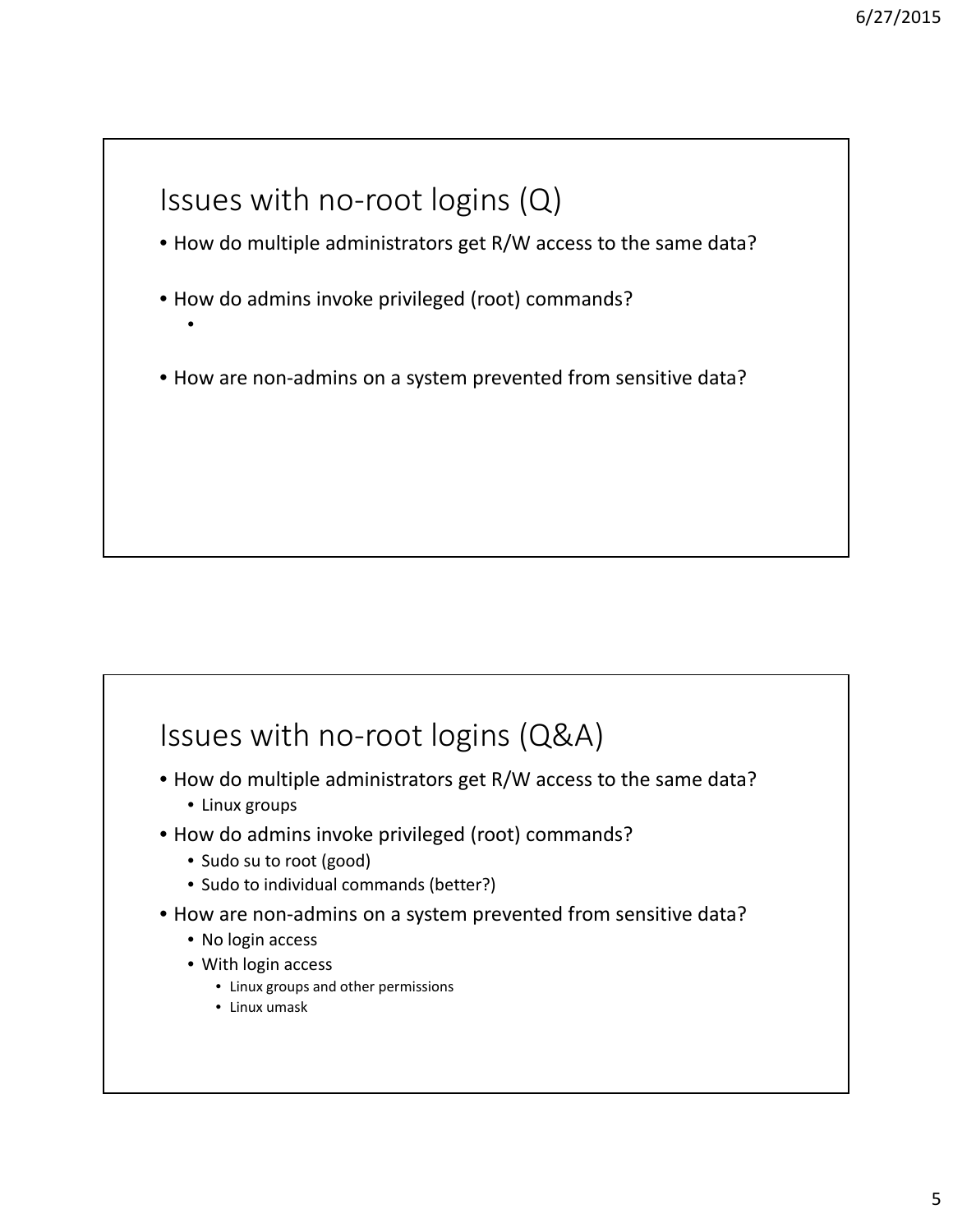

- *"The temptation in systems management software is to try to abstract function and code across platforms. Resist that temptation it is better to drill down into platform-specifics sooner rather than later*."
	- Bruce Potter, IBM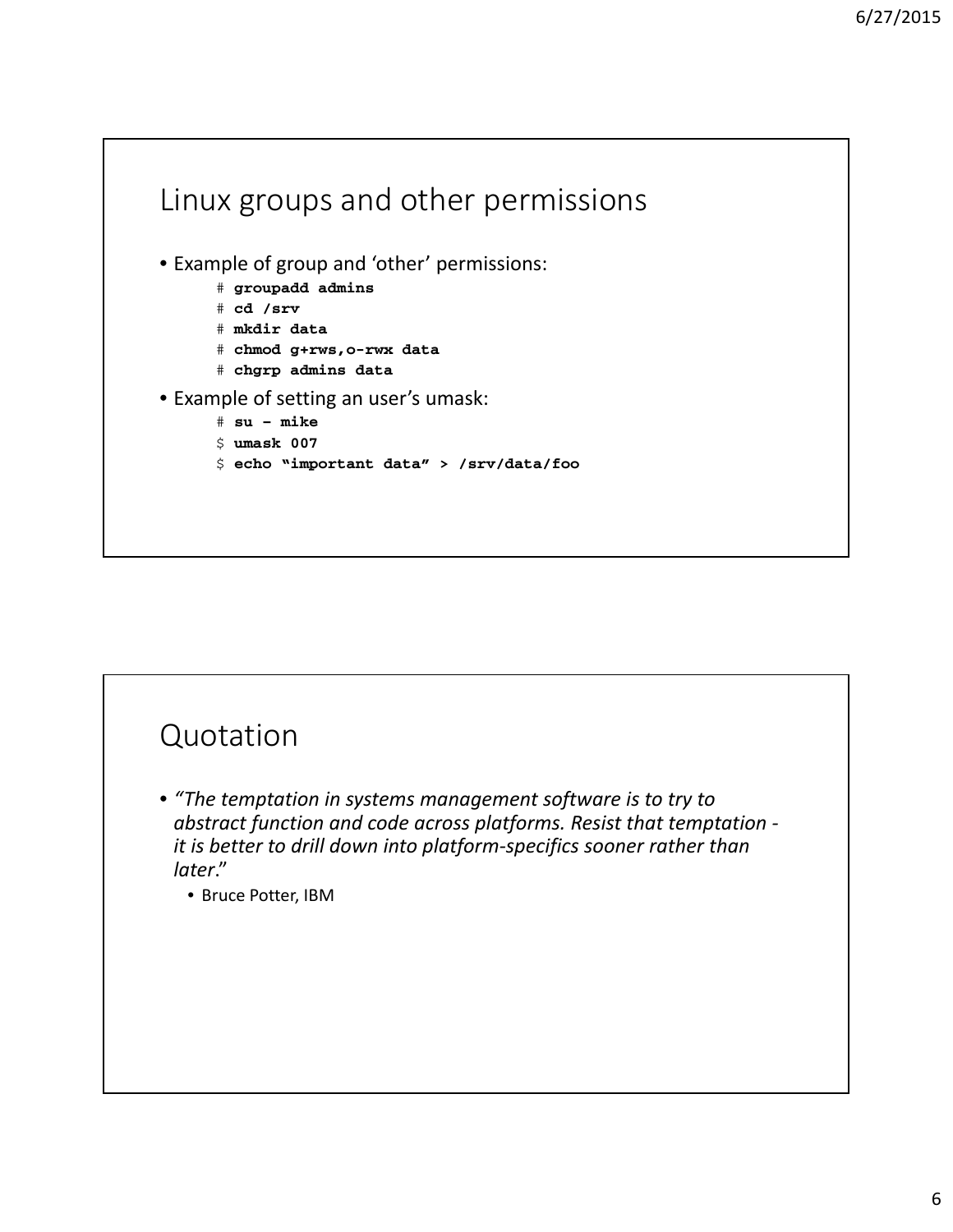

### Background on SSH

- First: Is it a shell, really?
- With SSL, establishes a secure (encrypted) channel over a network
- Along with associated tools, allows:
	- Remote command login
	- Network file copy (scp)
	- Network file syncronization (rsync)
	- "passwordless" communication
- Uses a non-proprietary protocol
- Is on all Linux systems and many others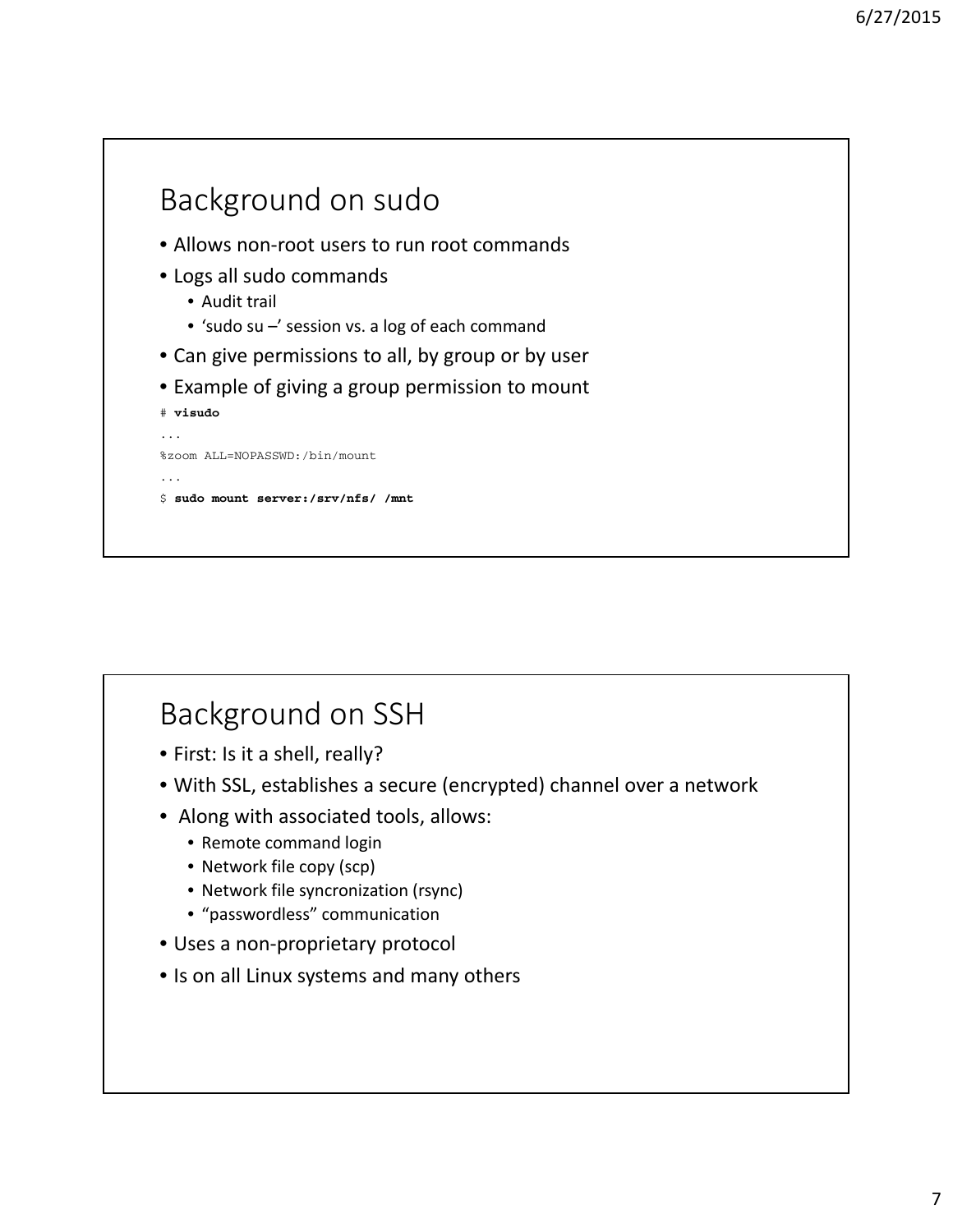

- Target system lists authorized users
	- Each user must have a .ssh/ directory under their home directory
	- Key files writable only by owner and root
- Source system lists known target hosts

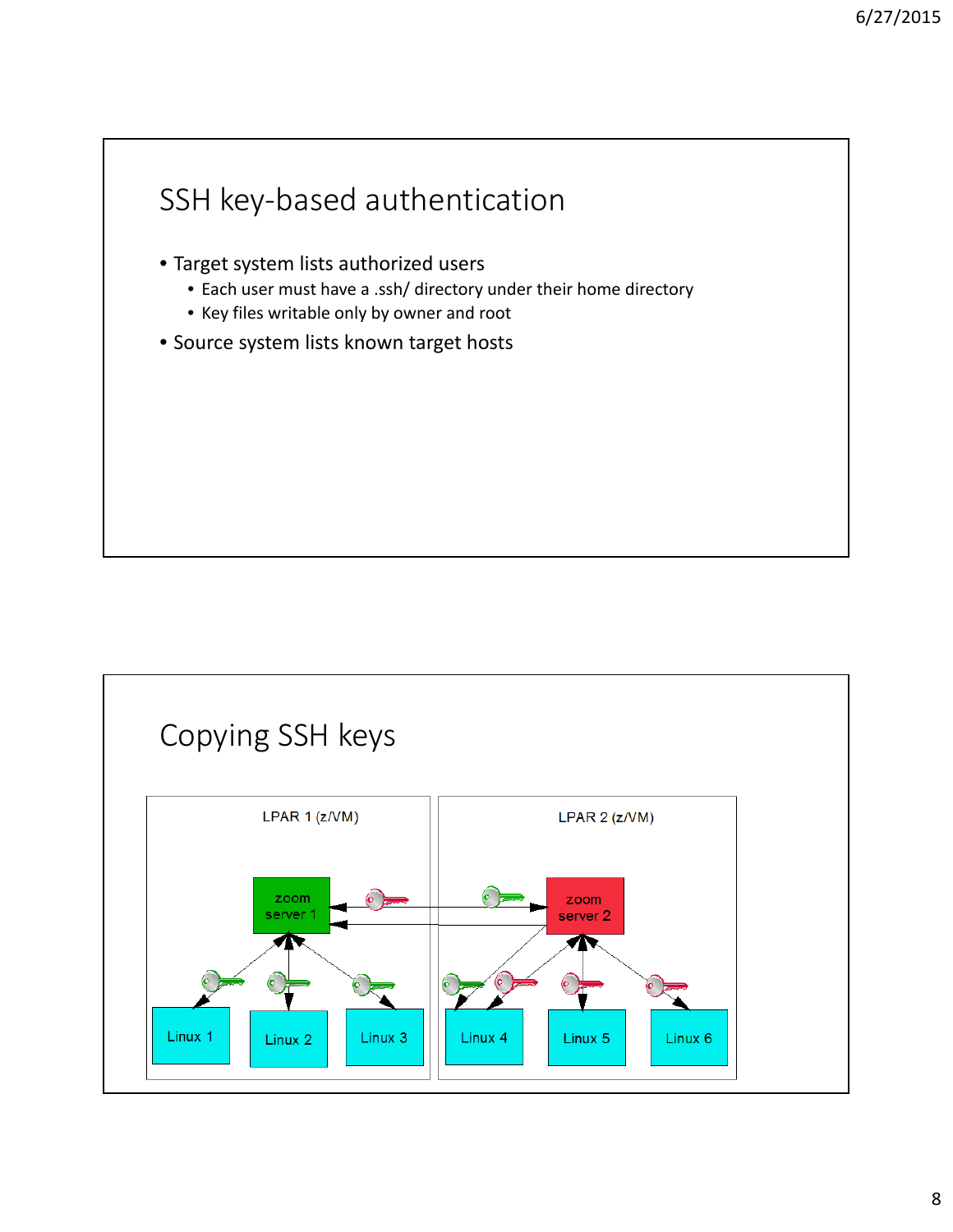# Example bash function

```
function zPushKey
{
 local node=$1
 local AKfile=authorized_keys
 local sshCmd="/usr/bin/ssh $sshFlags"
 $sshCmd $node "mkdir -p ~/.ssh;
                chmod 700 \sim / .ssh;cd ~/.ssh;
                touch ~/.ssh/$AKfile;
                chmod 600 ~/.ssh/$AKfile;
                sed -i \"/.*$(hostname)$/d\" ~/.ssh/$AKfile;
                echo \"$(cat ~/.ssh/id_rsa.pub)\" >> ~/.ssh/$AKfile"
 }
```
- *"Learn the command line interface first so if something goes wrong, you know how to fix it. Next, learn the GUI - if it makes you more productive, use it*."
	- Mike MacIsaac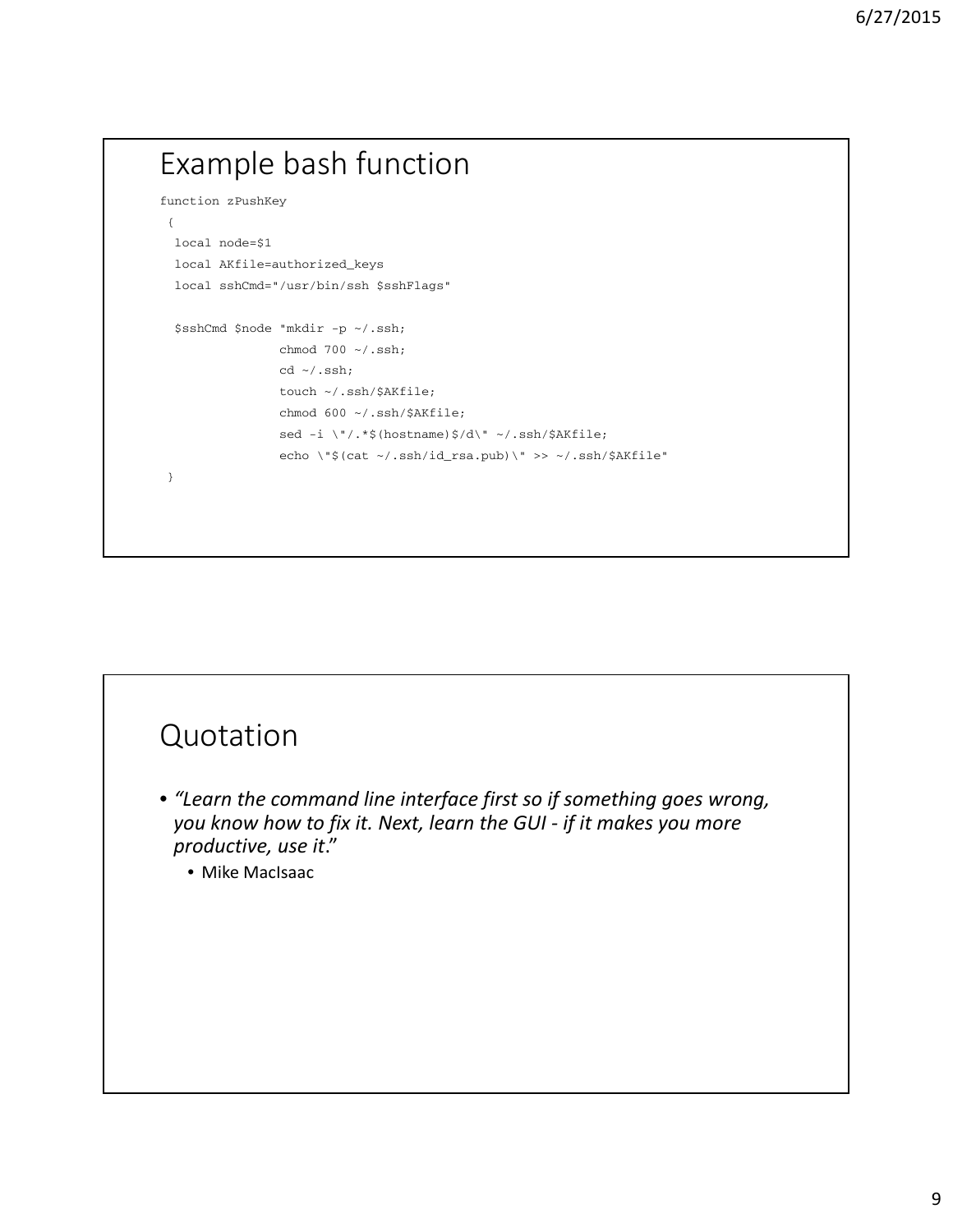#### Allowing Web access (Q)

- Does a Web server run as root?
- Can a Web server 'su' to another user?
- Can a Web server use LDAP to allow logins?
- Can multiple admins run cgi-bin/ scripts as themselves?

#### Allowing Web access (Q&A)

- Does a Web server run as root?
	- No
- Can a Web server 'su' to another user?
	- Yes, with the Apache **suexec** module
- Can a Web server use LDAP to allow logins?
	- Yes, with the Apache **mod\_auth\_ldap** module
- Can multiple admins run cgi-bin/ scripts as themselves?
	- Yes, using virtual hosts and **suexec**
	- However, one cgi-bin directory is needed per admin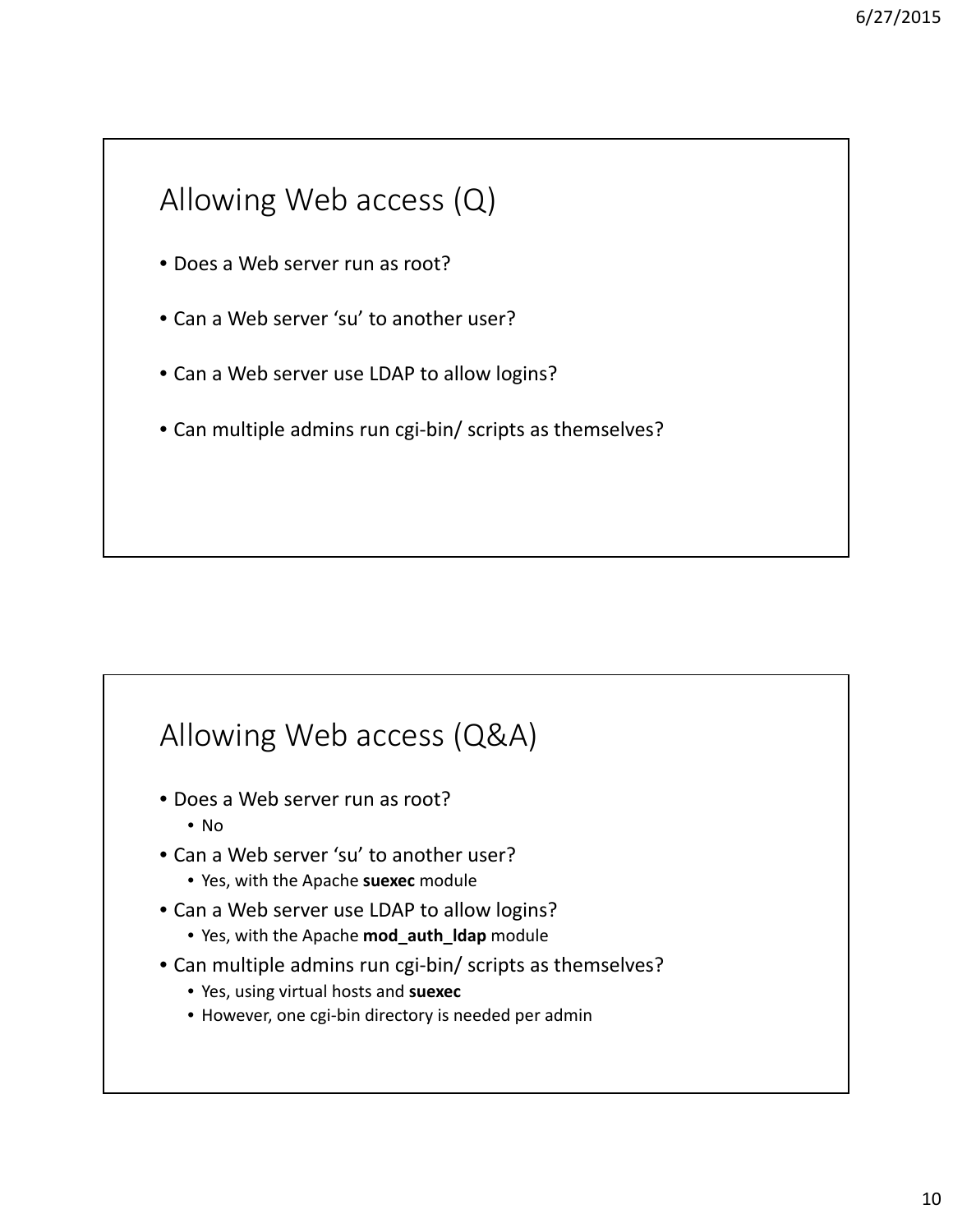#### Apache virtual hosts

- The need for multiple admins owning their on cgi-bin/ files:
	- One set of files per admin
- Q: How to copy Web scripts every time and change ownership?
	- A: RPM '%post' script

- *"I intend to do battle with them and slay them.*"
	- Don Quixote (Miguel de Cervantes)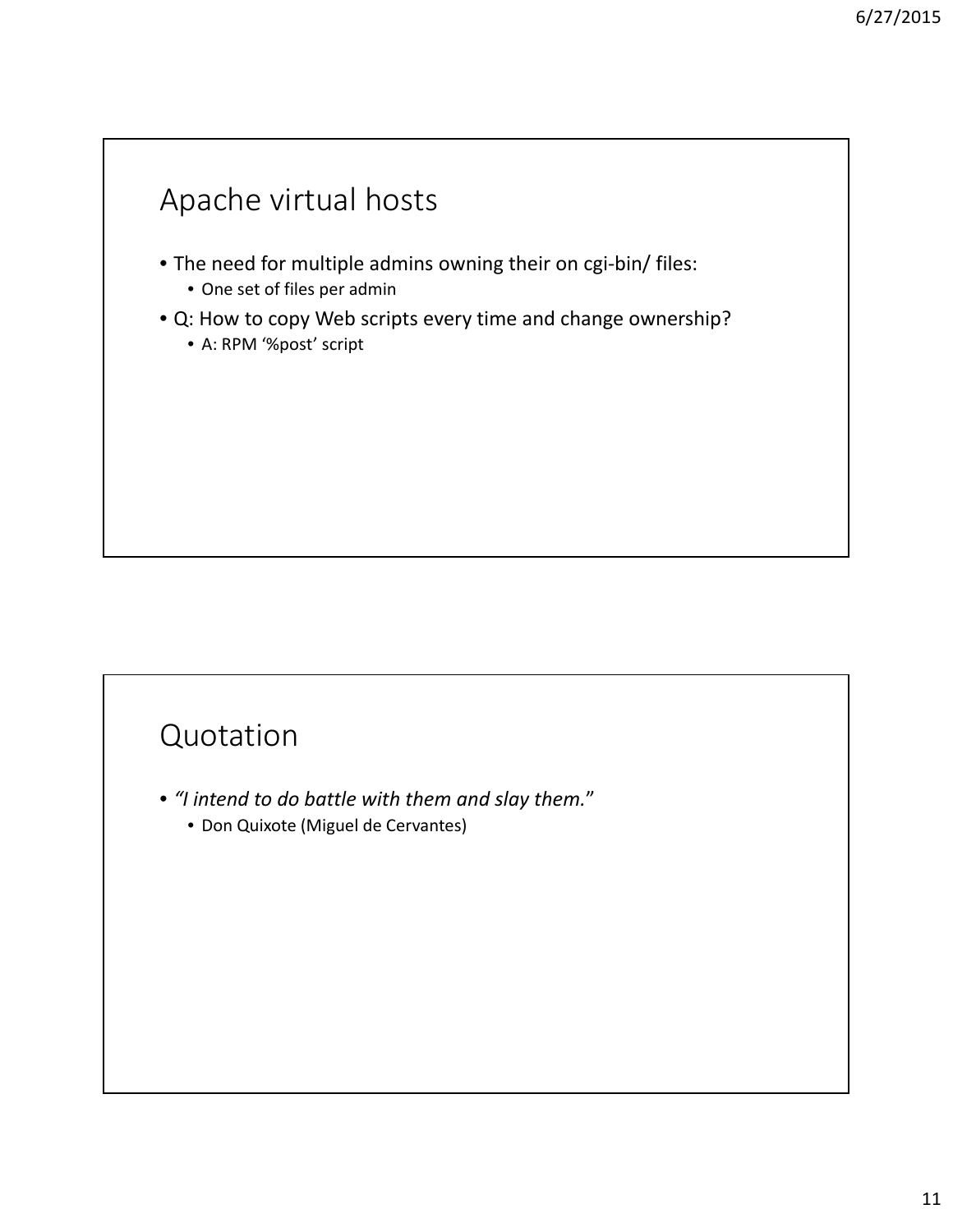#### Bringing it all together • zoom (**z** Systems **o**bject **o**riented **m**anagement) • An open-source package for Linux and z/VM • Uses TCP/IP, SSH, scp, rsync, sudo, vmcp, SMAPI, smaclient, Apache, … • What are the objects? • Systems, CECs, LPARs, z/VMs, virtual machines and Linuxes • Clients, servers, nodes, clusters and trees • Devices, DASDs, FCPs, PAVs, OSAs and CHPIDs • Appliances, services and administrators • CLI is king, GUI (Apache) is a powerful queen • Added administrators and 'lazy' copying of SSH keys • Uses OVF for appliance capture/deploy

- Performs minimal monitoring
- Complete set of help screens, man pages & a manual